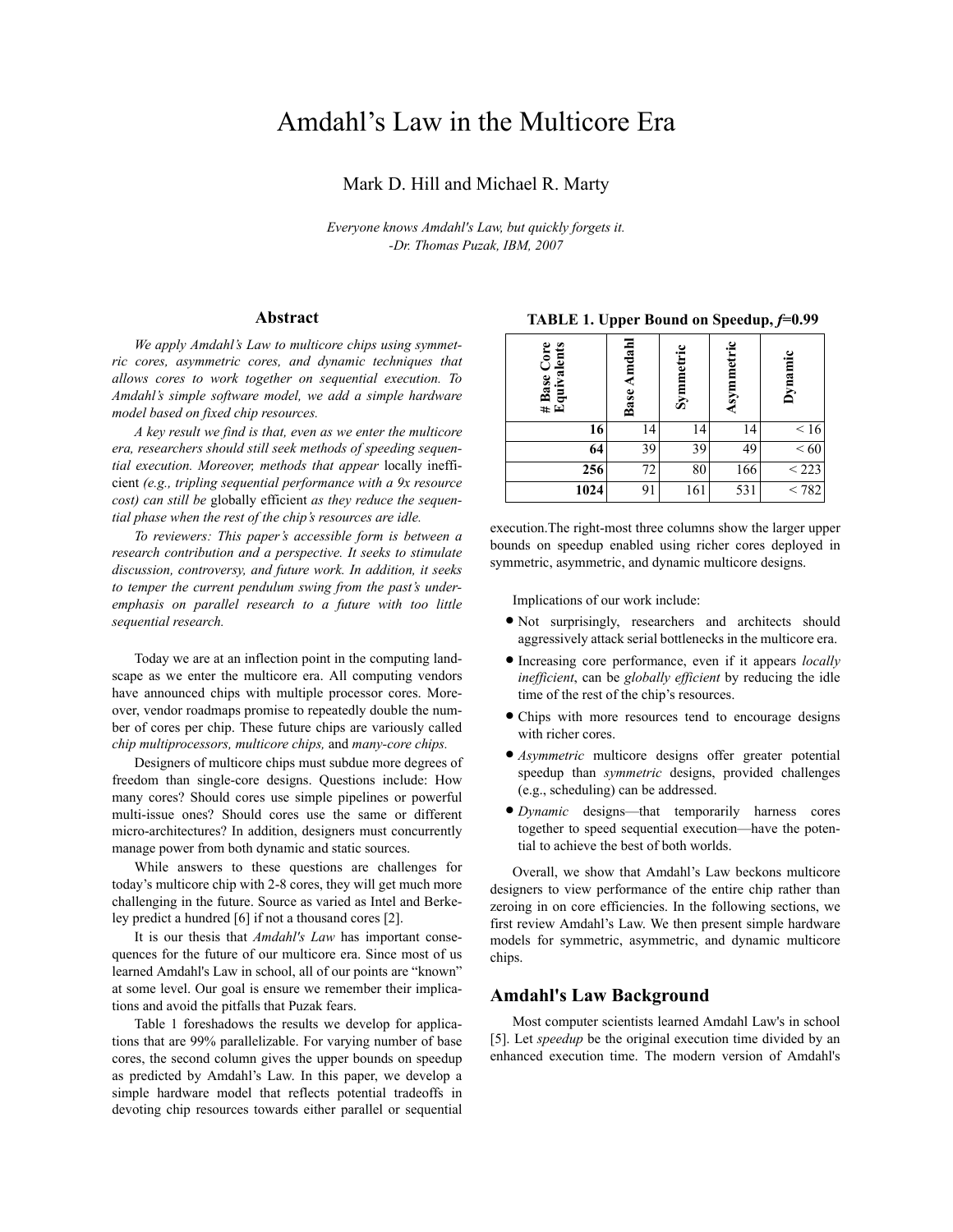Law states that if one enhances a fraction *f* of a computation by a speedup *S*, then the overall speedup is:

$$
Speedup_{enhanced}(f, S) = \frac{1}{(1 - f) + \frac{f}{S}}
$$

Amdahl's Law applies broadly and has important corollaries such as:

- **•** *Attack the common case:* If *f* is small, your optimizations will have little effect.
- **•** *But the aspects you ignore also limit speedup:*
	- As *S* goes to infinity, Speedup goes to*1/(1-f)*.

Four decades ago, Amdahl originally defined his law for the special case of using *n* processors (cores today) in parallel when he argued for the *Validity of the Single Processor Approach to Achieving Large Scale Computing Capabilities* [1]. He simplistically assumed that a fraction *f* of a program's execution time was infinitely parallelizable with no overhead, while the remaining fraction, *1-f*, was totally sequential. Without presenting an equation, he noted that the speedup on *n* processors is governed by:

$$
Speedup_{parallel}(f, n) = \frac{1}{(1 - f) + \frac{f}{n}}
$$

Finally, he argued that typical values of *1-f* were large enough to favor single processors.

While Amdahl's arguments were simple, they held and mainframes with one or a few processors dominated the computing landscape. They also largely held in minicomputer and personal computer eras that followed. As recent technology trends usher us into the multicore era, we investigate whether Amdahl's Law is still relevant.

# **A Simple Cost Model for Multicore Chips**

To apply Amdahl's Law to a multicore chip, we need a cost model for the number and performance of cores that the chip can support. Herein we develop a simple hardware model in the spirit of Amdahl's simple software model.

We first assume that a multicore chip of given size and technology generation can contain at most *n base core equivalents (BCEs),* where a single BCE implements the baseline core. This limit comes from the resources a chip designer is willing to devote to processor cores (with L1 caches). It does *not* include chip resources expended on shared caches, interconnections, memory controllers, etc. Rather we simplistically assume that these non-processor resources are roughly constant in the multicore variations we consider.

We are agnostic on what limits a chip to *n* BCEs. It may be **power**; it may be **area**; it may be some combination of power, area, and other factors.

We second assume that (micro-) architects have techniques for using the resources of multiple BCEs to create a richer core with greater sequential performance. Let the performance of a single-BCE core be 1. We specifically assume that architects can expend the resources of *r* BCEs to create a rich core with sequential performance *perf(r*).

Architects should always increase core resources when  $perf(r)$  > r, because doing so speeds up both sequential and parallel execution. When  $\text{perf}(r) < r$ , however, the tradeoff begins: increasing core performance aids sequential execution, but hurts parallel execution.

Our equations allow *perf(r)* to be an arbitrary function, but all the graphs below assume *perf(r)* =  $\sqrt{r}$ . In other words, we assume efforts that devote *r* BCE resources will result in performance  $\sqrt{r}$ . Thus, architectures can double performance at a cost of 4 BCEs, triple it for 9 BCEs, etc. We tried other similar functions, e.g.,  $1.5\sqrt{r}$ , but found no important changes to our results.

# **Symmetric Multicore Chips**

A *symmetric multicore chip* requires that all its cores have the same cost. A symmetric multicore chip with a resource budget of  $n = 64$  BCEs, for example, can support 64 cores of 1 BCE each, 16 cores of 4 BCEs each, or, in general, *n/r* cores of *r* BCEs each (rounded down to an integer number of cores). Figures 1 and 2 show cartoons of two possible symmetric multicore chips for  $n = 16$ . The figures illustrate area, not power, as the chip's limiting resource and omit important structures such as memory interfaces, shared caches, and interconnects.

Under Amdahl's Law, the speedup of a symmetric multicore chip (relative to using one single-BCE core) depends on the software fraction that is parallelizable (*f*), total chip resources in BCEs (*n*), and the BCE resources (*r*) devoted to increase the performance of each core. The chip uses one core to execute sequentially at performance *perf(r)*. It uses all *n/r* cores to execute in parallel at performance *perf(r)\*n/r*. Overall, we get:

$$
Speedup_{symmetric}(f, n, r) = \frac{1}{\frac{1 - f}{\text{perf}(r)} + \frac{f \cdot r}{\text{perf}(r) \cdot n}}
$$

To understand this equation, let's begin with the upper-left graph of Figure 4. It assumes a symmetric multicore chip of *n* = 16 BCEs and *perf(r)* =  $\sqrt{r}$ . The x-axis gives resources used to increase performance of each core: a value 1 says the chip has 16 base cores, while 16 uses all resources for a single core. Lines assume different values for the fraction parallel (*f=*0.5, 0.9, ..., 0.999). The y-axis gives the speedup of the symmetric multicore chip (relative to running on one single-BCE base core). The maximum speedup for  $f=0.9$ , for example, is 6.7 using 8 cores of cost 2 BCEs each. The remaining left-hand graphs give speedups for symmetric multicore chips with chip resources of  $n = 64$ , 256, and 1024 BCEs.

**Result 1:** Amdahl's Law applies to multicore chips, as achieving good speedups requires *f*'s that are very near 1. Thus, finding parallelism is critical.

**Implication 1:** Researchers should target increasing *f* via architectural support, compiler techniques, programming model improvements, etc.

Implication 1 is both most obvious and most important. Recall, however, that speedups much less than *n* can still be cost effective.<sup>1</sup>

**Result 2:** Using more BCEs per core,  $r > 1$ , can be optimal, even when performance grows by only  $\sqrt{r}$ . For a given *f*, the maxi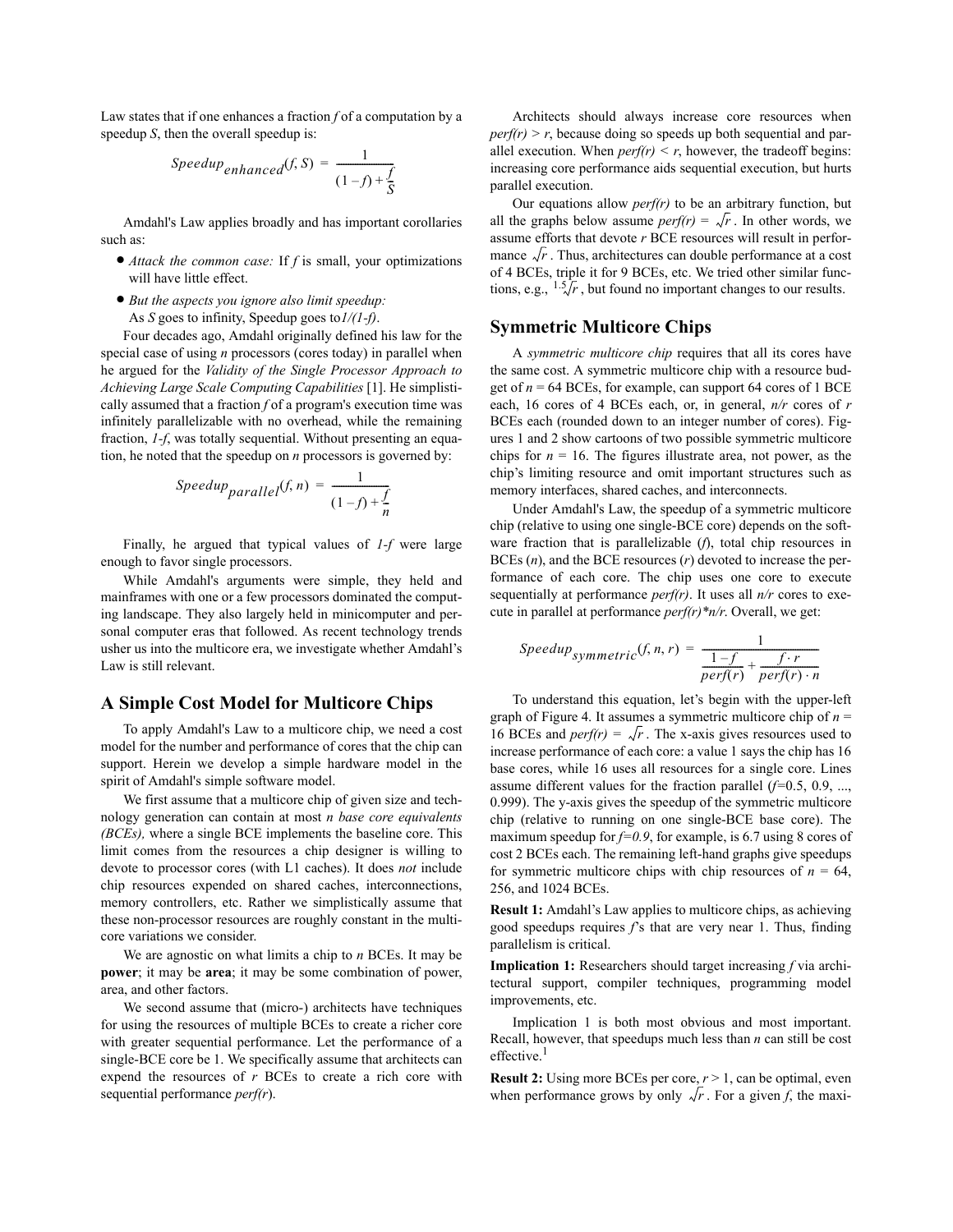**Note: These cartoons omit important structures and assume area, not power, is a chip's limiting resource.**

|  | $\frac{1}{\left \mathbb{E}\right \left \mathbb{E}\right }\left \mathbb{E}\right \left \mathbb{E}\right \left \mathbb{E}\right \left \mathbb{E}\right $                                                                                 |  |
|--|----------------------------------------------------------------------------------------------------------------------------------------------------------------------------------------------------------------------------------------|--|
|  | $\frac{1}{\left \mathbb{R} \mathbb{I} \right  \left \mathbb{R} \mathbb{I} \right  \left \mathbb{R} \mathbb{I} \right }{\left \mathbb{R} \mathbb{I} \right  \left \mathbb{R} \mathbb{I} \right }$                                       |  |
|  | $\frac{1}{\left \left[\mathbb{R}\right]\right \left \left[\mathbb{R}\right]\right \left \left[\mathbb{R}\right]\right \left \left[\mathbb{R}\right]\right }{\left \left[\mathbb{R}\right]\right \left \left[\mathbb{R}\right]\right }$ |  |
|  | $\frac{1}{\left \mathbb{E}\right \left \mathbb{E}\right }\left \mathbb{E}\right \left \mathbb{E}\right \left \mathbb{E}\right $                                                                                                        |  |

**Figure 1. Symmetric** Sixteen 1-BCE cores



**Figure 2. Symmetric** Four 4-BCE cores

mum speedup can occur at 1 big core, *n* base cores, or with an intermediate number of middle-sized cores. Consider, *n*=16. With  $f=0.5$ , one core (of cost 16 BCEs) gives the best speedup of 4. With *f*=0.975, 16 single-BCE cores provide a speedup of 11.6. With  $n=64$ ,  $f=0.9$ , 9 cores of 7.1 BCEs each provides an overall speedup of 13.3.

**Implication 2:** Researchers should seek methods of increasing core performance even at a high cost.

**Result 3:** Moving to denser chips increases the likelihood that cores should be non-minimal. Even at *f*=0.99, minimal base cores are optimal at chip sizes *n*=16 and 64, but more powerful cores help at *n*=256 and 1024.

**Implication 3:** Even as Moore's Law allows larger chips, researchers should look for ways to design more powerful cores.

# **Asymmetric Multicore Chips**

An alternative to a symmetric multicore chip is an *asymmetric multicore chip* where one or more cores are more powerful than the others [3, 8, 9, 12]. With the simplistic assumptions of Amdahl's Law, it makes most sense to devote extra resources to increase the capability of only one core, as shown in Figure 3. With a resource budget of  $n=64$  BCEs, for example, an asymmetric multicore chip can have one 4-BCE core and 60 1-BCE cores, one 9-BCE core and 55 1-BCE cores, etc. In general, the chip can have  $1+n-r$  cores since the single larger core uses  $r$ resources and leaves *n-r* resources for the 1-BCE cores.

Amdahl's Law has a different effect on an asymmetric multicore chip. This chip uses the one core with more resources to execute sequentially at performance *perf(r)*. In the parallel fraction, however, it gets performance *perf(r)* from the large core and performance 1 from each of the *n-r* base cores. Overall, we get:

$$
Speedup_{asymmetric}(f, n, r) = \frac{1}{\frac{1 - f}{perf(r)} + \frac{f}{perf(r) + n - r}}
$$

The asymmetric speedup curves are shown in Figure 4. These curves are markedly different from the corresponding



**Figure 3. Asymmetric** One 4-BCE core, 12 1-BCE cores

symmetric speedups. The symmetric curves typically show either immediate performance improvement or performance loss as the chip uses more powerful cores, depending on the level of parallelism. In contrast, asymmetric chips reach a maximum speedup in the middle of the extremes.

**Result 4:** Asymmetric multicore chips can offer maximum speedups that are much greater than symmetric multicore chips (and never worse). For  $f=0.975$  and  $n=256$ , for example, the best asymmetric speedup is 125.0 whereas the best symmetric speedup 51.2. For  $n=1024$  and the same *f*, the difference increases to 364.5 versus 102.5. This result follows from Amdahl's idealized software assumptions, wherein software is either completely sequential or completely parallel.

**Implication 4:** Researchers should continue to investigate asymmetric multicore chips. However, real chips must deal with many challenges, such as scheduling different phases of parallelism with real overheads. Furthermore, chips may need multiple larger cores for multiprogramming and workloads that exhibit overheads not captured by Amdahl's model.

**Result 5:** Denser multicore chips increase both the speedup benefit of going asymmetric (see above) and the optimal performance of the single large core. For  $f=0.975$  and  $n=1024$ , for example, best speedup is obtained with one core of 345 BCEs and 679 single-BCE cores.

**Implication 5:** Researchers should investigate methods of speeding sequential performance even if they appear *locally inefficient*, e.g., *perf(r)* =  $\sqrt{r}$ . This is because these methods can be *globally efficient* as they reduce the sequential phase when the chip's other *n-r* cores are idle.

<sup>1.</sup> A system is *cost-effective* if its speedup exceeds its *costup* [13]. Multicore costup is the multicore system cost divided by the single-core system cost. Since this costup is often much less than *n*, speedups less than n can be cost effective.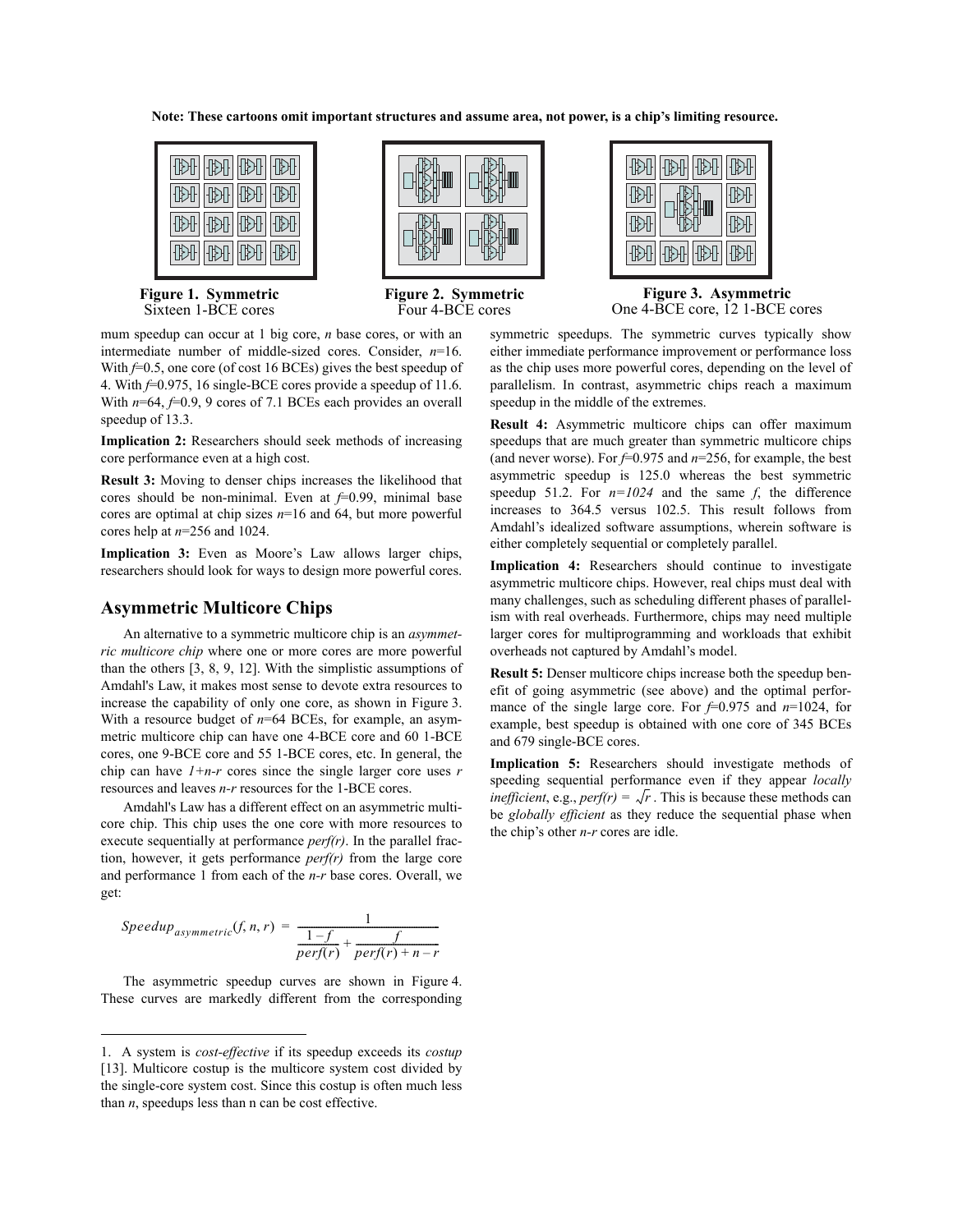

**Figure 4. Speedup of Symmetric and Asymmetric Multicore chips.**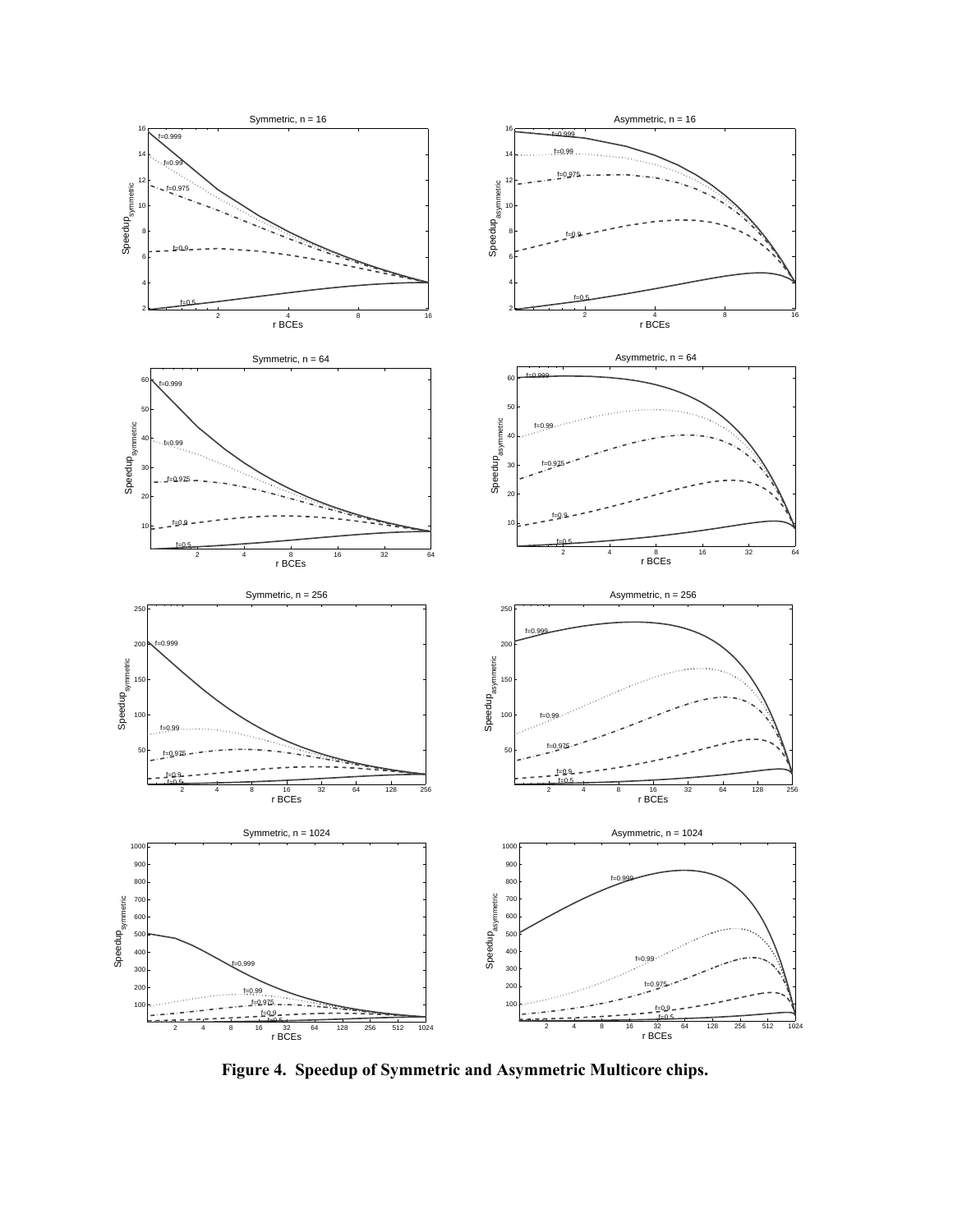

Sixteen 1-BCE cores

# **Dynamic Multicore Chips**

What if architects could have *their cake and eat it too*? Consider dynamically combining up to *r* cores together to boost performance of only the sequential component, as shown in Figure 5. This could be possible with thread-level speculation, helper threads, etc. [4, 7, 10, 11]. In sequential mode, this dynamic multicore chip can execute with performance *perf(r)* when the dynamic techniques can use *r* BCEs. In parallel mode, a dynamic multicore gets performance *n* using all base cores in parallel*.* Overall, we get:

$$
Speedup_{dynamic}(f, n, r) = \frac{1}{\frac{1 - f}{\text{perf}(r)} + \frac{f}{n}}
$$

Of course dynamic techniques may have some additional resource overhead (e.g., area) not reflected in the equation as well as additional runtime overhead when combining and splitting cores. Figure 6 displays dynamic speedups when using *r* cores in sequential mode for  $perf(r) = \sqrt{r}$ . Light grey lines give the corresponding values for asymmetric speedup. The graphs show that performance always gets better as more BCE resources can be exploited to improve the sequential component. Practical considerations, however, may keep *r* much smaller than its maximum of *n*.

**Result 6:** Dynamic multicore chips can offer speedups that can be greater, and are never worse, than asymmetric chips. With Amdahl's sequential-parallel assumption, however, achieving much greater speedup than asymmetric chips requires that dynamic techniques harness large numbers of BCEs in sequential mode. For  $f=0.999$  and  $n=256$ , for example, the dynamic speedup attained when 256 BCEs can be utilized in sequential mode is 963. However the comparable asymmetric speedup is 748. This result follows because we assume that dynamic chips can both gang together all resources for sequential execution and free them for parallel execution.

**Implication 6:** Researchers should continue to investigate methods that approximate a dynamic multicore chip, such as thread level speculation, and helper threads. Even if the methods appear locally inefficient, as with asymmetric chips, the methods can be globally efficient. While these methods may be difficult to apply under Amdahl's extreme assumptions, they could flourish for software with substantial phases of intermediate-level parallelism.

### **Conclusions**

To Amdahl's simple software model, we add a simple hardware model and compute speedups for *symmetric, asymmetric,* and *dynamic* multicore chips:

$$
Speedup_{symmetric}(f, n, r) = \frac{1}{\frac{1 - f}{\text{perf}(r)} + \frac{f \cdot r}{\text{perf}(r) \cdot n}}
$$
\n
$$
Speedup_{asymmetric}(f, n, r) = \frac{1}{\frac{1 - f}{\text{perf}(r)} + \frac{f}{\text{perf}(r) + n - r}}
$$
\n
$$
Speedup_{dynamic}(f, n, r) = \frac{1}{\frac{1 - f}{\text{perf}(r)} + \frac{f}{n}}
$$

Results first reaffirm that seeking greater parallelism is critical to obtaining good speedups. We then show how core designs that are locally inefficient can be globally efficient.

Of course, our model seeks insight by making many simplifying assumptions. The real world is much more complex. Amdahl's simple software model may not hold reasonably for future software. Future mainstream parallel software may also behave differently from today's highly tuned parallel scientific and database codes. Our simple hardware model does not account for the complex tradeoffs between cores, cache capacity, interconnect resources, and off-chip bandwidth. Nevertheless, we find value in the controversy and discussion that drafts of this paper have already stimulated.

We thank Shailender Chaudhry, Robert Cypher, Anders Landin, José F. Martínez, Kevin Moore, Andy Phelps, Thomas Puzak, Partha Ranganathan, Karu Sankaralingam, Mike Swift, Marc Tremblay, Sam Williams, David Wood, and the Wisconsin Multifacet group for their comments and/or proofreading. This work is supported in part by the National Science Foundation (NSF), with grants EIA/CNS-0205286, CCR-0324878, and CNS-0551401, as well as donations from Intel and Sun Microsystems. Hill has significant financial interest in Sun Microsystems. The views expressed herein are not necessarily those of the NSF, Intel, or Sun Microsystems.